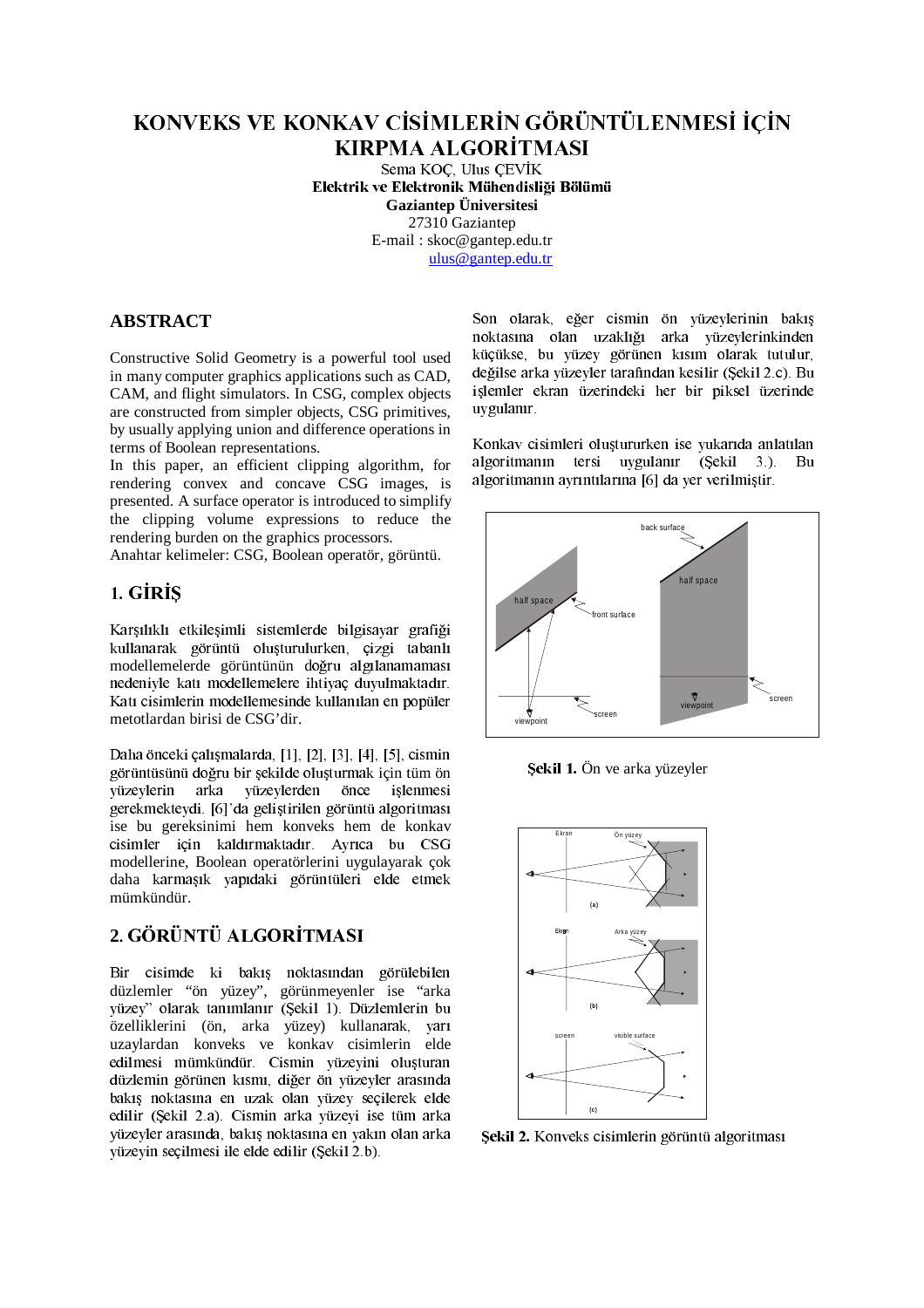

Şekil 3. Konkav cisimlerin görüntü algoritması

#### 2.1 Kırpma algoritmasının uygulanması

Daha önce de belirtildiği gibi konveks ve konkav cisimler daha karmasık hacimleri olusturmak için kullanılabilirler.

Bir konveks cismin diğer konveks bir cisimden cikartılması iki sekilde gerceklesebilir. İlk vöntem olarak hacim ifadesi aşağıdaki gibi açılabilir,

A.B.C.D.  $\overline{E}$ .F.G.H  $)=$ A.B.C.D.  $\overline{E}$  +A.B.C.D.  $\overline{F}$  + A.B.C.D.  $\overline{G}$  +A.B.C.D.  $\overline{H}$ 

Fakat bu yöntemin bazı sakıncaları bulunmaktadır. Görüntü listesindeki elemanların sayısı arttıkça, çarpma işlemlerinin sayısı büyük ölçüde artacağından, çıkarma işlemini yavaşlatacaktır.

Diğer bir yöntem ise sınırların açılımı yöntemidir. Matematiksel olarak bir cismin yüzeyini tanımlamak için bir sınır operatörü, @, kullanılabilir. @A, A objesinin yüzeyini göstermektedir. @ operatörünün iki faydalı özelliği bulunmaktadır:

 $@(A.B)=@(A).B+@(B).A$  $\mathcal{Q}(A+B)=\mathcal{Q}(A)$ .  $\overline{B}+(B)$ . A.

Bu özellikleri yukarıdaki çarpma işlemine uygularsak;

A.B.C.D.( $\overline{E.F.G.H}$ )=@(A.B.C.D).[ $\overline{E.F.G.H}$ ]+  $@$  (E.F.G.H).[A.B.C.D]

Bu durumda görüntü listesi düzlem sayısı yerine, ekrandaki cismin sayısına bağlı bulunmakta ve işlemin hızı düzlem sayısından bağımsız olmaktadır.

Boolean açılımının önemli bir özelliği de cismi oluşturan yüzeylerin herhangi bir sırayla işlenebilir olmasıdır. Bu sınırların açılımına dayalı algoritma kompleks ifadelerin açılımları için tekrarlanarak kullanılabilinir. Örneğin hacim V şu şekilde tanımlanmaktadır:

 $V=A.(B+(C.D)),$ 

A, B, C, ve D konveks veya konkay cisimler.

Sınır operatörünün yukarıda verilen iki özelliği kullanılarak hacim V'nin yüzey tanımlaması şu şekilde elde edilir.

@A.[B+(C.D)]=X1+X2+X3+X4

 $X1=(A)[B+(C.D)]$  $X2 = \omega(B)$ .[A.( $\overline{C} + \overline{D}$ )]  $X4=(D)$ . [A,  $\overline{B}$ , C]  $X3 = \omega(C)[A, \overline{B}.(D)]$ 

Yukarıdaki ifadede  $\overline{a}$ V,  $\overline{a}$ (obje)[kırpan hacim)] şeklinde tanımlanmaktadır. Bu ifadelerin her birinde parantezin içerisinde ifade edilen konveks veya konkav cisimlerin yüzeyleri, köşeli parantezin içerisinde tanımlanan hacimle kesilmektedir.

Kırpma algoritmasını oluşturmak için, kırpma ifadesi öncelikle postfix forma çevrilmelidir. Örneğin kırpma ifadesi  $(a+b)c(d+e)$  ise postfix formda  $ab+c.de+$ . seklinde ifade edilir. Daha sonra her bir kırpan düzlem için, her bir piksel üzerinde içinde/dışında testi uvgulanır. Ve eğer bu piksel kırpan düzlem ile tanımlanan varı uzavın dışında ise sonuc 0, içinde ise 1 olur, ve ilgili operatörle birlikte,  $(-, +)$  birlesme icin. kesisme için (.), yığına itilir. En son kırpma işleminin sonucu, son kırpan düzlem islendikten sonra yığındaki değerlerin her bir piksel için değerlendirilmesi ile elde edilir.

İçinde/dışında testi Şekil 4'de gösterilmiştir. Burada, öncelikle P düzlemi üzerindeki I noktasının kırpan düzlem PP tarafından tanımlanan yarı uzay içerisinde olup olmadığını belirlemek gerekmektedir. Sonuç kırpan düzleminin özelliğine bağlıdır. Eğer düzlem ön yüzey ise;

| Eğer |           | $AI < AI$ , I icinde     |
|------|-----------|--------------------------|
|      |           | $AI> AJ$ I disarida      |
|      | $AI=AJ$ . | sonuç kullanıcıya bağlı. |

Eğer kırpan düzlem arka düzlem ise, ilk iki kosulun tersi alınır, sonuncu ise aynı kalır.

Görüntü algoritmasındaki son basamak, kırpılmış vüzeylerin birleşiminin görünen yüzeyini belirlemek. Görünen yüzey, her bir piksel için, bir bakış ışını boyunca, bakış noktasına en yakın kırpılmış yüzeyin secilmesi ile elde edilir.